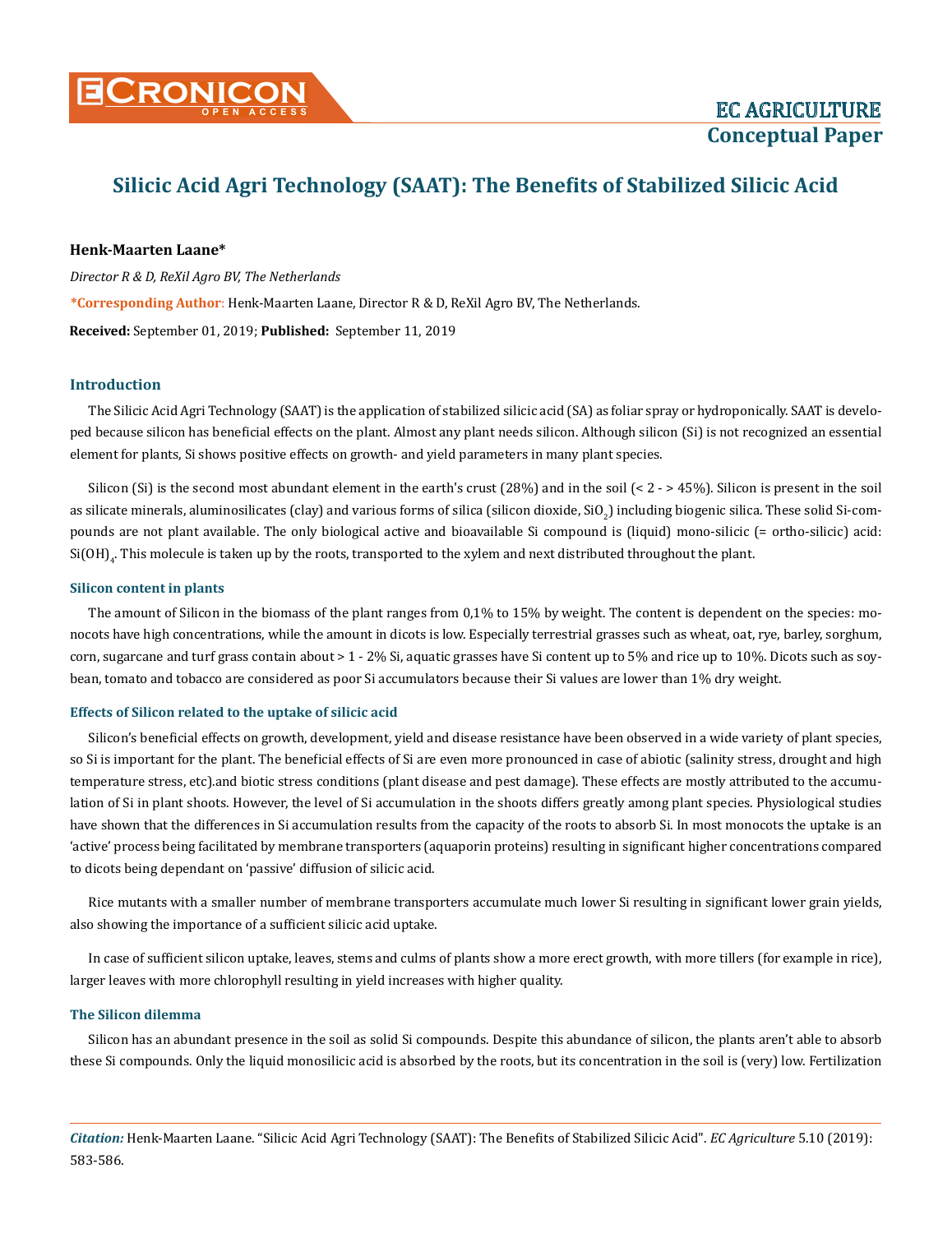with silicon compounds (like silicates) can increase the concentration of monosilicic acid, but repeated cropping, repeated applications of chemical fertilizers (N, P, K's) and agrochemicals (pesticides) have a negative effect on the production of silicic acid from silicates and biogenic silica. Moreover, monosilicic acid is a (very) instable molecule, which high tendency to polymerize, especially with increasing concentration. This results in a silicic acid deficiency despite the abundance of silicon in the soil. And, a silicic acid deficiency is a major limiting factor for optimal plant growth and crop production.

## **SAAT (Silicic Acid Agri Technology)**

To overcome the issue of the instability of SA, stabilized silicic acid has been developed being a technology to prevent the polymerization of silicic acid. Next, to overcome the limited uptake of silicic acid by the roots, due to low silicic acid concentrations in the soil, and the low capacity of dicots to absorb silicic acid, foliar applications were used to investigate if this routing could be an alternative for the growth of as well monocots as dicots. Since beginning of this millennium, experiments with foliar applications of silicic acid showed the effectiveness of this routing: increases of growth -, yield - and quality parameters.

In our earlier research it was found that (mono) silicic acid is absorbed by leaves being an alternative uptake routing instead of the complicates uptake by the roots. In our research, the application schedules for the foliar sprays was optimised like concentration, the growth stage(s), the timing of the sprays, etc.

## **Methodology of foliar spray application**

The foliar applications start in the early vegetative stage when 3 - 4 leaves have appeared, with 2 weeks interval. For most monocots 4 sprays are sufficient and 3 sprays for most dicots.

The foliar spray can be combined with other micronutrients, like boron, zinc and molybdenum.

The sprays are effective from the early vegetative stage on when several leaves (3 - 5) have appeared. Only relatively low concentrations are effective. When the concentration is raised or when applied in later stages, the foliar sprays aren't effective any more.

An average a total of 3 litres of the concentrated SA product is sufficient for four sprays per hectare per crop cycle.

## **Effects and some results**

The sprays induce a cascade of effects starting with an increased root growth resulting in higher uptake of nutrients (as recorded in xylem and sap concentration), more and longer tillers, larger leaves, increase in chlorophyll content (30 -95%) and in biomass. The plants are strengthened/healthier resulting in a higher resistance to biotic (virus, fungi, bacteria) and abiotic (heat, drought, frost, acidity, salinity) stress factors.

Trials in India showed an increase of grain yield of rice (+ 15-45%), sugarcane (+ 28%), grapes (+35%), tobacco, soy and others. Due to the strengthening of the plants, pesticides were reduced with at least 50% or even abandoned. For example, in rice the yield increase without pesticides: + 26% and in case of the application of half dose of pesticide: + 32%.

In experiments on grapes it was found that after he foliar application of silicic acid, the quantities of Si found in the plant, were much higher than the quantities applied by foliar sprays. This shows that the foliar applied silicic acid had a positive effect on the uptake of all nutrients including Si, by the roots.

SAAT is now used for monocots and dicots with significant increases in growth, yield and quality parameters (like brix, sugar content in sugarcane, lycopene in tomato, intensive colouring of flowers, etc.). In grapes a significant reduction in physiological loss in bunch weight and percentage rotten berries was observed. The postharvest losses are reduced and the self-life is increased.

*Citation:* Henk-Maarten Laane. "Silicic Acid Agri Technology (SAAT): The Benefits of Stabilized Silicic Acid". *EC Agriculture* 5.10 (2019): 583-586.

584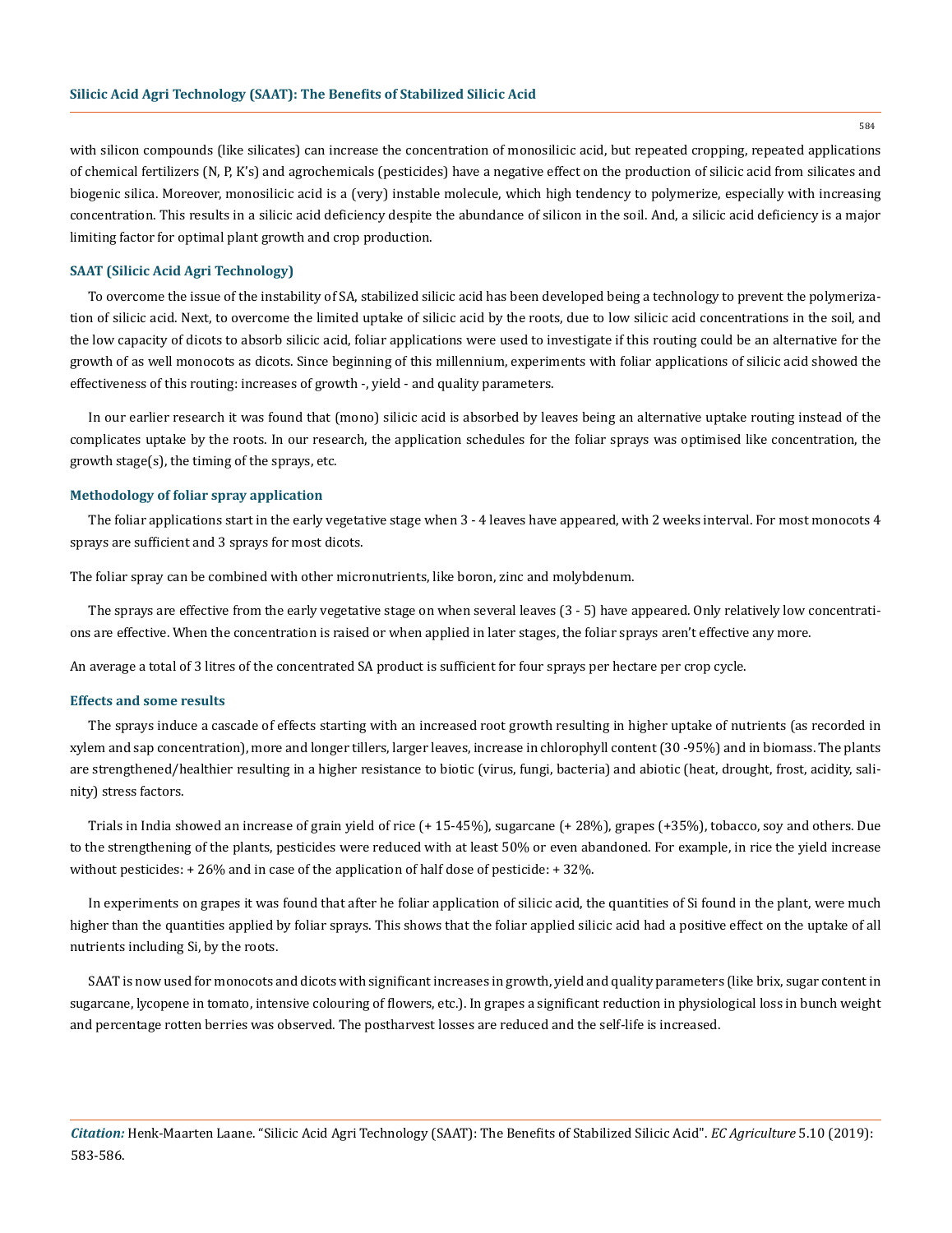## **Overview**

The use of silicon fertilizers needs more attention worldwide. The multiple benefits of the use of silicon compounds are underestimated. The first important effect is the increase of the root system resulting in better anchoring (more resistant to heavy winds), in a higher uptake of nutrients including the applied fertilizers (higher quality and more efficacy of the applied fertilizers) and higher uptake of water, important in case of drought. The higher uptake of nutrients has positive effects on the growth, biomass and yield parameters. Silicon optimizes the growth and development of the plant especially in stress conditions. Due to the climate change, the stress factors are increasing worldwide. The problems with the instability of silicic acid can be overcome by using stabilized silicic acid (sSA). Using sSA in foliar sprays the efficacy of Si in dicots is enhanced significantly compared to the limited uptake of silicic acid by the roots. It shows that silicic acid can have the same efficacy in dicots compared with monocots.

Stabilized silicic acid is very safe for the plant, the soil, surface water, insects and men. This can be illustrated by the fact that stabilized silicic acid is used as dietary supplement for humans and animals.

The yield increases, higher quality and less postharvest losses, result in lower cost expenditure on farming and production. The use of sSA increases the efficacy of fertilizers allowing a significant reduction. Due to the plant fortification the use of pesticides can be reduced as well with at least 50%.

SAAT can be used as well in drip irrigation and hydroponic systems. The first results show promising effects. So far silicates are used showing some effects but much less effective compare to sSA.

SAAT can be used for aquatic life as well. Experiments with the application of sSA showed significant increases in the growth of Diatoms (70% of the phytoplankton) resulting in, amongst others, enhanced growth of fish and shrimps (+ 21 - + 49%). Because Diatoms are extremely important for the absorption of carbon dioxide, sSA could play a role in the carbon dioxide problem realizing that Diatoms absorb at least the same amount of CO2 compared to all terrestrial plants.

The use and application of Si compounds need much more attention for a safer and more effective agriculture and aquaculture. SAAT is a multidimensional, effective and high yielding technology, maybe one of the most promising Agri-technologies for  $21<sup>th</sup>$  Century.



*Figure 1: The effects of SAAT on rice (left) and control (right).*

585